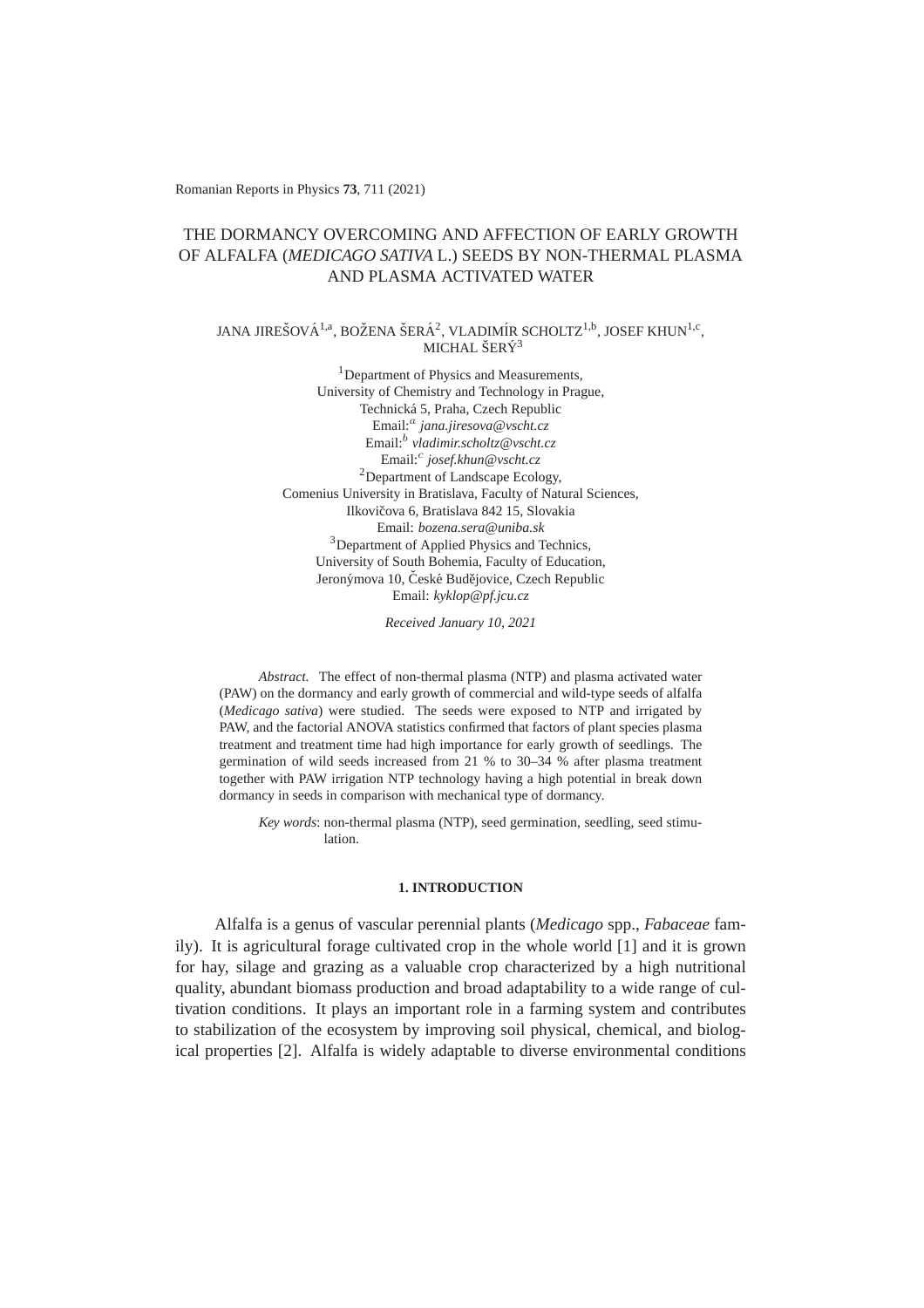partly because of its deep root system and the ability to fix atmospheric nitrogen in a bacterial symbiosis.

The seeds of the *Fabaceae* family are often dormant, it means, seeds do not germinate immediately after the fall from the mother plant into environment normally favourable for germination but they often need an additional stimulus *e.g.* cold period [3, 4]. Under natural conditions, these seeds germinate after long periods (within weeks to months), when coats become permeable due to opening of a water gap in response to environmental factors, especially temperature [5–7]. These seeds germinate well after the disruption of their hard impermeable seed coats [8].

In recent years, many scientific studies are dealing with the bio-applications of non-thermal plasma (NTP) - the partially ionized gas often generated by electrical discharges. The studies are mainly focused to medicine [9–11], agriculture [12– 14], forest and woody industries [15–17], or food processing [14, 18, 19]. Many of extensive reviews have been published, *e.g.* Bourke *et al.*, Ehlbeck *et al.*, Graves, von Woedtke *et al.*, and Scholtz *et al.* [20–24]. Recently, it was found out that NTP treatment of seeds can have a positive effect on seed germination and early growth of seedlings. There are even studies proving the deactivation of the surfaces of infected seeds with various phytopathogenic organisms [25, 26]. Some papers document the possibility of seed dormancy overcoming after NTP treatment [27] and provide possible explanations [28–31].

Moreover, the benefit effect of NTP may also persist in exposed medium, most often water. The effect of water exposed to plasma, so called plasma activated water (PAW), is well documented in many papers, *e.g.* Julak´ *et al.* and Thirumdas *et al.* [32, 33].

Advancing global warming is changing farmers' attitudes towards crop species composition. Alfalfa is a relatively adaptable drought-tolerant plant that is used all over the world. This article contributes to the knowledge of the wider use of hard dormant alfalfa seeds, which may score better germination and growth parameters after NTP or PAW applications. However, despite many papers dealing with bioapplication of NTP and PAW, those dealing with application for dormancy overcoming are only rare.

The aim of this paper was to test variable cultivars of alfalfa (wild and commercial) and to find the way to increase seed germination and positive affect overcoming seed dormancy and early growth of seedlings. The objectives were (a) does it exist different reactions of wild and commercial cultivars of alfalfa seeds after NTP treatment, (b) to examine what is the difference in use of NTP and NTP+PAW, (c) to explore what time of NTP treatment had a positive effect on seed germination and early growth of alfalfa seed.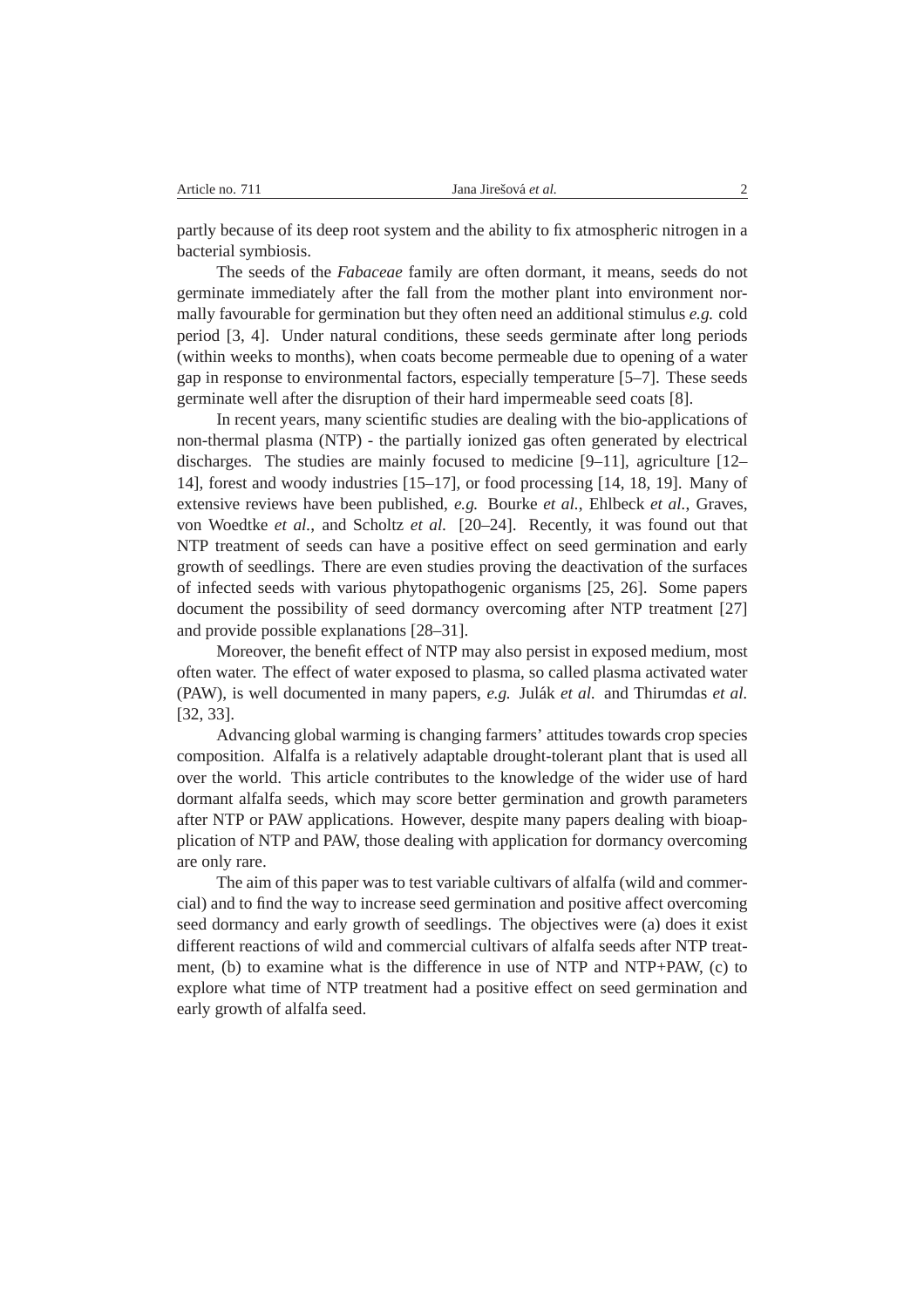#### **2. MATERIALS AND METHODS**

### 2.1. PLANT MATERIAL

Three sets of alfalfa (*Medicago sativa* L.) seeds were used in our experiment: two cultivars Vlasta and Zuzana (Oseva uni, Choceň, Czech Republic) and one wildtype set.

Zuzana is a medium-early cultivar that has a very high resistance to winter, spring frosts and a high resistance to disease of alfalfa mosaic virus [34, 35]. Vlasta is a very early cultivar. Its spring growth is moderately fast to fast. This cultivar has a very high resistance to winter and spring frosts [34, 35]. Wild seeds of purpleflowered alfalfa were collected on uncultivated meadow in one location in Prague in September 2019.

All the used seeds were stored in the dark at  $23 °C$ . Only healthy seeds without obvious defect with a uniform size  $(2 g/1000 \text{ seeds})$  were selected for the experiment.

#### 2.2. APPARATUS DESCRIPTION

The NTP was generated by point-to-plane corona discharge in regime of transient spark (TS). Discharge burns on the point electrode realized by the intramuscular injection needle Medoject  $0.6 \times 30$  mm (Chirana T. Injecta, Stará Turá, Slovakia), connected to the high voltage source of 4.6 kV. The ground electrode was realized by the surface of water of 1 ml grounded with immersed platinum. The distance between the tip of the needle and plate electrode was 3 mm, adjusted by a micrometric screw to obtain the average current of 350  $\mu$ A. Apparatus is depicted in Fig. 1, for more detailed description and characteristics see [36].



Fig. 1 – The schematic draw of plasma generating apparatus.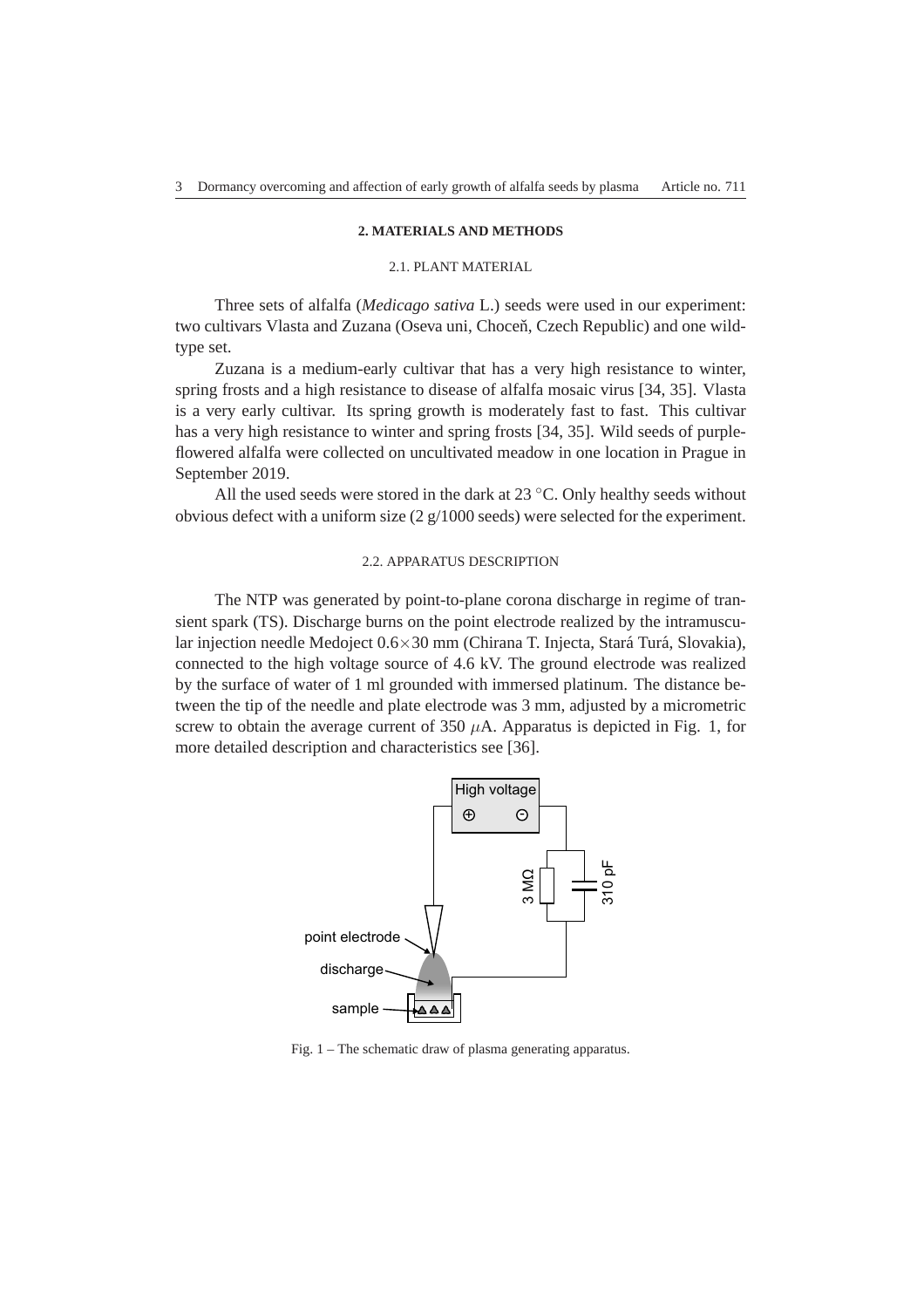The PAW was generated in the same apparatus by the same way. The volume of 1 ml of deionized water was treated and used for the irrigation of seeds and plants. PAW was evaluated semi quantitatively by following indicating papers: pH by indicator papers  $0-12$  (Lach-Ner, Neratovice, Czech Republic);  $H_2O_2$  by peroxides test sticks Quantofix Peroxide 100 (Macherey-Nagel, Düren, Germany);  $NO_{3-}$ and NO<sub>2</sub>− by Quantofix Nitrate Nitrite (Macherey-Nagel, Düren, Germany). Determined values are: pH  $\approx$  3–4; c(H<sub>2</sub>O<sub>2</sub>)  $\approx$  100 mg/l; c(NO<sub>3</sub>–)  $\approx$  500 mg/l; c(NO<sub>2</sub>–)  $\approx$  1 mg/l. For details about the PAW generation, chemical processes and precise measurements see our previous paper [37].

#### 2.3. PLASMA TREATMENT OF SEED

The sample of 30 seeds were immersed into the 1 ml of water and treated for 5, 10, 20 min. Untreated sample was used as the control one. Immediately after the exposure, the seeds were put on three layers of filter paper in a 9 cm diameter Petri dish. To determine the possible effect of PAW, seeds were divided into two groups, the first one denominated as TS (Transient Spark) was after NTP exposition irrigated by pure water and the second one denominated as TS+PAW was irrigated by freshly prepared PAW. All experiments were done in five repetitions.

#### 2.4. GERMINATION AND EARLY GROWTH TESTS

The germination and early-growth tests were run at 23  $°C$ . The data about the number of germinating seeds were collected every day, the length of seedling and fresh seedling weights were measured on the  $7<sup>th</sup>$  day of cultivation. The seedlings were then dried at 60 ℃ for 24 hours and the dry seedling weights were measured.

Following characteristics of seed germination and seedlings were determined according to Šerá *et al.* [38]: number of germinated seeds  $(1)$ , seed germination  $(\%)$ , and initial growth of seedlings: mean length of seedling (mm), fresh seedling weights (mg), dry seedling weights (mg).

#### 2.5. STATISTICAL ANALYSIS

All data were analyzed using the STATISTICA package at the significance level of 0.05. Logarithmic transformation  $(y=log(x))$  of the basal data was used for normalization before statistical analyses.

The factorial analyses of variance (ANOVA) with fixed factors was used to evaluate the influence of the alfalfa cultivars (factor Medicago), type of NTP treatment (factor Treatment) and time of plasma treatment (factor Time) on seed germination and growth reaction. The factorial structure: Medicago included wild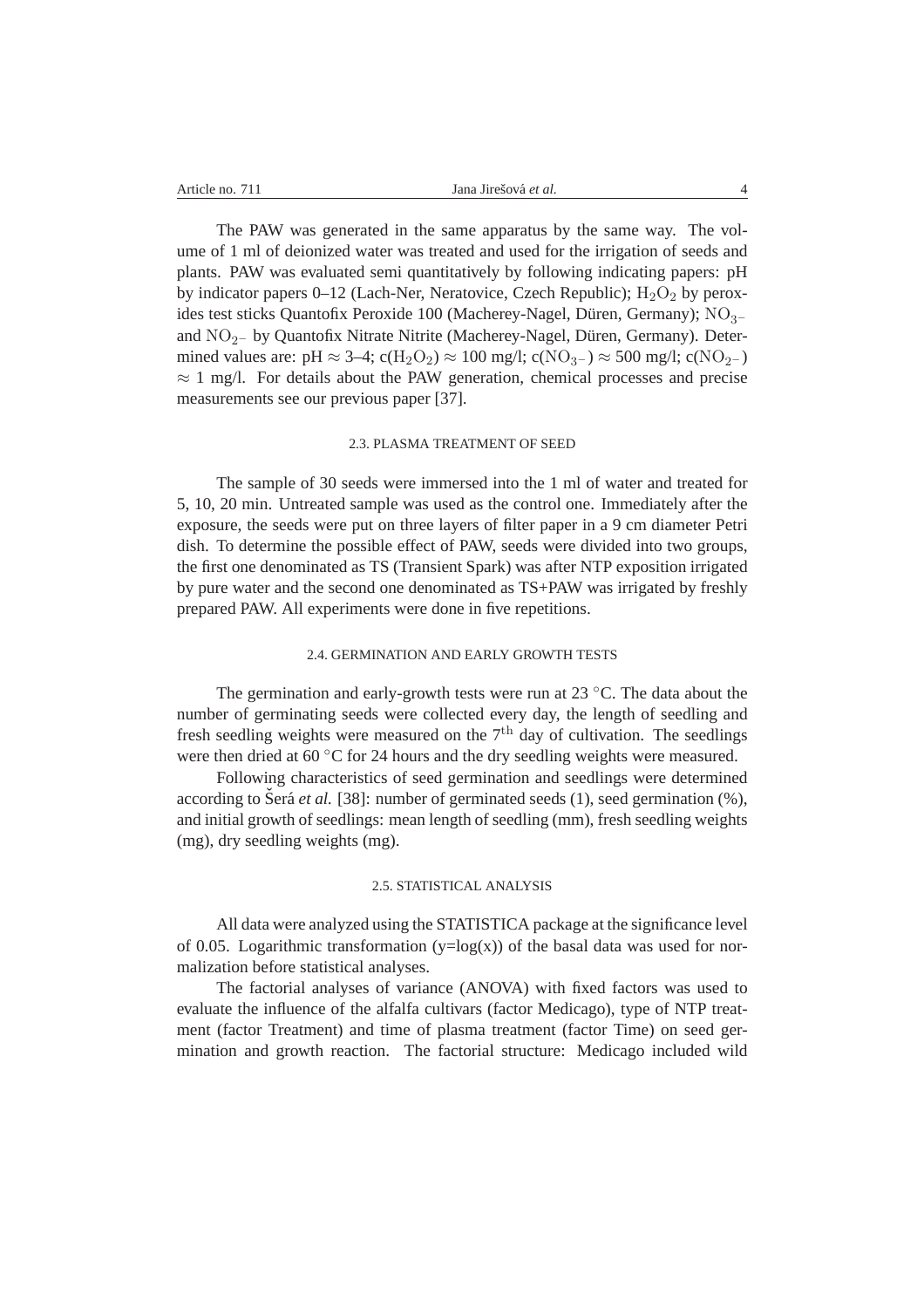seed and seeds of the two cultivars, Treatment included three possibilities (control, TS, TS+PAW) and Time with four possibilities of NTP treatment (0 min, 5 min, 10 min, 20 min). The dependent variances were the data obtained during seed cultivation: seed germination, length of seedling, and weight of seedling (fresh and dried biomass). The detailed testing of experimental variances among each other was done using the one-way ANOVA test followed by the Tukey HSD test for multiple comparisons.

#### **3. RESULTS**

ANOVA shows the proportions of variance of each calculated factor in the experimental structure (Table 1). All investigated factors of Medicago, Treatment and Time was important, because they observed three statistically significant differences in four measured characteristics. From the possible factor combinations, the most important was Medicago\*Treatment, on the other hand no differences was found in the combinations of Treatment\*Time and Medicago\*Treatment\*Time. The highest variability was found in characteristic of fresh seedling weights (Table 1).

Significant differences among characteristics in type of plant species was observed in length of Vlasta seedling, in weight of fresh wild and Vlasta seedlings (Table 2).

The highest values of the measured characteristics were found after TS+PAW treatment with 10 minutes duration in alfalfa Vlasta in seed germination 97.33±1.25% (control  $94.67 \pm 2.00\%$ ) and in mean length of seedling  $62.17 \pm 2.33$  mm (control  $55.78\pm2.09$  mm); in wild alfalfa after TS+PAW with 5 minutes duration in fresh seedling weights of  $30.88 \pm 1.39$  mg (control  $28.37 \pm 2.51$  mg) and with 20 minutes duration in dry seedling weights of  $1.85 \pm 0.04$  mg (control  $1.81 \pm 0.08$  mg) (Table 2).

The highest difference in seed germination was observed in wild alfalfa, where the control set had germination of  $21.33\pm2.00\%$  and the seed set treated with TS had seed germination of  $30.00\pm3.33\%$  (Table 2). The course of germination dynamics is presented in Fig. 2, where the differences in trends between wild seeds and cultivar seeds are evident.

The highest difference in mean length of seedling was in Vlasta cultivar after of the both applied treatments; it was  $59.76\pm1.47$  mm (control  $51.44\pm1.04$  mm) after TS treatment and 62.17±2.33 mm after TS+PAW treatment (control 55.78±2.09 mm); see Table 2.

The highest differences in fresh and dry seedling weights were observed in Vlasta cultivar, both after TS+PAW treatment.

Fresh seedling weight was  $23.45\pm0.93$  mg and control was  $20.84\pm0.94$  mg, whereas dry seedling weight was  $1.43\pm0.01$  mg and control was  $1.32\pm0.07$  mg; see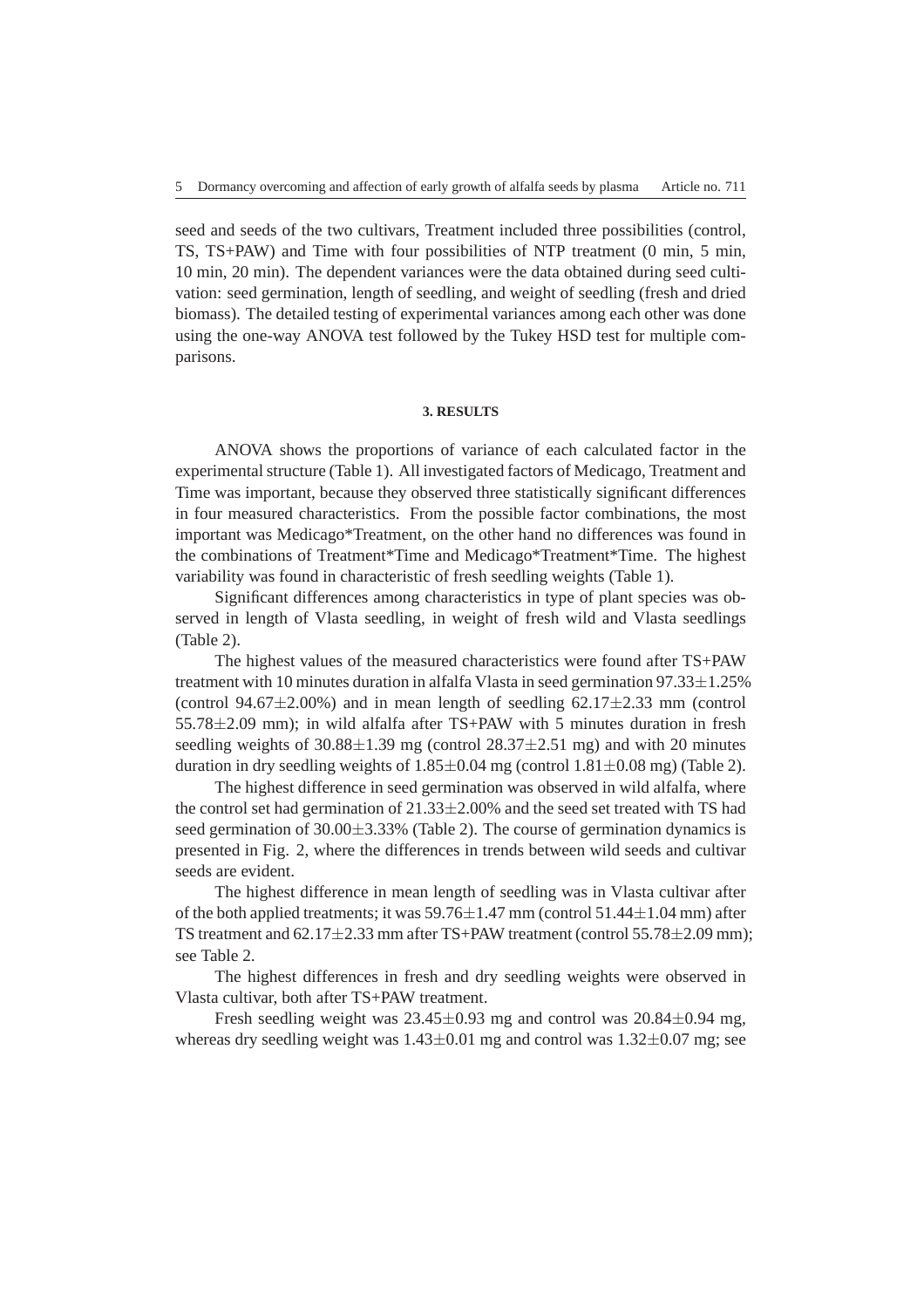Table 2.

## *Table 1*

Results of factorial analyses. Relationship among the type the alfalfa cultivars (factor Medicago), type of NTP treatment (factor Treatment) and time of plasma treatment (factor Time) on seed germination and characteristics of early growth.

| Factor                  | DF             |          | Seed germination              |       | Mean length of seedling |          |       |  |
|-------------------------|----------------|----------|-------------------------------|-------|-------------------------|----------|-------|--|
|                         |                | SS       | F                             | р     | SS                      | F        | р     |  |
| Medicago                | $\overline{2}$ | 10013.62 | 1593.68                       | 0.000 | 52.87                   | 1.56     | 0.216 |  |
| Treatment               |                | 37.41    | 11.91                         | 0.001 | 1.61                    | 0.10     | 0.759 |  |
| Time                    | 3              | 7.09     | 0.75                          | 0.524 | 448.33                  | 8.81     | 0.000 |  |
| Medicago*Treatment      | $\overline{2}$ | 14.32    | 2.28                          | 0.108 | 386.99                  | 11.41    | 0.000 |  |
| Medicago*Time           | 6              | 29.18    | 1.55                          | 0.171 | 223.01                  | 2.19     | 0.050 |  |
| Treatment*Time          | 3              | 3.89     | 0.41                          | 0.744 | 52.50                   | 1.03     | 0.382 |  |
| Medicago*Treatment*Time | 6              | 18.48    | 0.98                          | 0.443 | 79.51                   | 0.78     | 0.587 |  |
| Factor                  | DF             |          | <b>Fresh seedling weights</b> |       | Dry seedling weights    |          |       |  |
|                         |                | SS       | F                             | р     | SS                      | F        | р     |  |
| Medicago                | 2              | 58834.57 | 10924.07                      | 0.000 | 270.02                  | 31787.39 | 0.000 |  |
| Treatment               | 1              | 1446.27  | 134.27                        | 0.000 | 5.65                    | 332.62   | 0.000 |  |
| Time                    | 3              | 685.54   | 127.29                        | 0.000 | 0.00                    | 0.01     | 0.940 |  |
| Medicago*Treatment      | $\overline{2}$ | 60.64    | 3.75                          | 0.013 | 0.04                    | 1.39     | 0.250 |  |
| Medicago*Time           | 6              | 90.02    | 8.36                          | 0.000 | 0.02                    | 1.07     | 0.347 |  |
| Treatment*Time          | 3              | 19.60    | 0.61                          | 0.724 | 0.03                    | 0.56     | 0.764 |  |
| Medicago*Treatment*Time | 6              | 6.42     | 0.40                          | 0.755 | 0.01                    | 0.53     | 0.665 |  |

### *Table 2*

Seed germination and characteristics of early growth of alfalfa cultivars after NTP treatment with two methods of irrigation, TS irrigation by pure water, TS+PAW by freshly prepared PAW. Detail see in Plasma treatment of seed.

|          |                  | <b>Time</b> | Seed germination |           |            | Mean length of |           |            | Fresh seedling |           |            | Dry seedling weights |           |            |
|----------|------------------|-------------|------------------|-----------|------------|----------------|-----------|------------|----------------|-----------|------------|----------------------|-----------|------------|
| Medicago | <b>Treatment</b> | (min)       | (%)              |           |            | seedling (mm)  |           |            | weights (mg)   |           |            | (mg)                 |           |            |
|          |                  |             | Mean             | <b>SE</b> | <b>HSD</b> | Mean           | <b>SE</b> | <b>HSD</b> | Mean           | <b>SE</b> | <b>HSD</b> | Mean                 | <b>SE</b> | <b>HSD</b> |
| Wild     | <b>TS</b>        | 0           | 21.33            | 2.00      | a          | 53.56          | 2.18      | a          | 22.97          | 0.52      | a          | 1.75                 | 0.07      | a          |
|          |                  | 5           | 29.33            | 3.06      | a          | 61.08          | 3.28      | a          | 25.28          | 1.31      | acd        | 1.83                 | 0.04      | a          |
|          |                  | 10          | 22.00            | 3.74      | a          | 59.20          | 0.58      | a          | 24.39          | 1.16      | acd        | 1.84                 | 0.07      | a          |
|          |                  | 20          | 30.00            | 3.33      | a          | 60.26          | 2.01      | a          | 25.05          | 1.05      | abc        | 1.84                 | 0.04      | a          |
|          | $TS + PAW$       | $\Omega$    | 32.00            | 5.33      | a          | 52.10          | 2.53      | a          | 28.37          | 2.51      | abc        | 1.81                 | 0.08      | a          |
|          |                  | 5           | 32.67            | 3.86      | a          | 55.79          | 1.75      | a          | 30.88          | 1.39      | b          | 1.82                 | 0.04      | a          |
|          |                  | 10          | 34.00            | 5.31      | a          | 56.39          | 2.57      | a          | 28.81          | 1.02      | bc         | 1.70                 | 0.02      | a          |
|          |                  | 20          | 31.33            | 2.26      | a          | 54.90          | 3.20      | a          | 30.18          | 1.89      | bd         | 1.85                 | 0.04      | a          |
| Zuzana   | <b>TS</b>        | 0           | 91.33            | 2.00      | a          | 55.19          | 1.65      | a          | 18.29          | 0.46      | a          | 1.31                 | 0.01      | a          |
|          |                  | 5           | 88.00            | 2.49      | a          | 56.32          | 1.42      | a          | 19.23          | 0.71      | a          | 1.32                 | 0.04      | a          |
|          |                  | 10          | 96.00            | 1.25      | a          | 61.53          | 1.44      | a          | 18.38          | 0.91      | a          | 1.34                 | 0.02      | a          |
|          |                  | 20          | 94.00            | 1.63      | a          | 59.04          | 1.21      | a          | 20.62          | 0.94      | a          | 1.34                 | 0.02      | a          |
|          | $TS + PAW$       | 0           | 94.67            | 1.33      | a          | 57.89          | 1.31      | a          | 21.32          | 0.33      | a          | 1.28                 | 0.02      | a          |
|          |                  | 5           | 90.00            | 2.36      | a          | 55.34          | 0.78      | a          | 21.42          | 0.64      | a          | 1.29                 | 0.02      | a          |
|          |                  | 10          | 94.67            | 1.33      | a          | 55.42          | 1.11      | a          | 21.98          | 0.73      | a          | 1.33                 | 0.03      | a          |
|          |                  | 20          | 95.33            | 0.82      | a          | 56.75          | 0.63      | a          | 21.80          | 0.41      | a          | 1.33                 | 0.03      | a          |
| Vlasta   | <b>TS</b>        | 0           | 93.33            | 1.83      | a          | 51.44          | 1.04      | a          | 16.31          | 0.44      | ad         | 1.42                 | 0.01      | a          |
|          |                  | 5           | 92.67            | 2.87      | a          | 54.07          | 1.27      | ac.        | 16.98          | 0.56      | acd        | 1.36                 | 0.03      | a          |
|          |                  | 10          | 94.00            | 2.21      | a          | 58.34          | 1.66      | abc        | 13.46          | 0.90      | d          | 1.32                 | 0.03      | a          |
|          |                  | 20          | 91.33            | 1.70      | a          | 59.76          | 1.47      | abc        | 16.07          | 0.84      | ad         | 1.35                 | 0.04      | a          |
|          | $TS + PAW$       | 0           | 94.67            | 2.00      | a          | 55.78          | 2.09      | abc        | 20.84          | 0.94      | a          | 1.32                 | 0.07      | a          |
|          |                  | 5           | 96.00            | 1.25      | a          | 59.85          | 2.11      | abc        | 23.25          | 0.67      | b          | 1.43                 | 0.01      | a          |
|          |                  | 10          | 97.33            | 1.25      | a          | 62.17          | 2.33      | bc         | 22.08          | 0.81      | bc         | 1.40                 | 0.04      | a          |
|          |                  | 20          | 95.33            | 1.33      | a          | 64.63          | 1.07      | b          | 23.45          | 0.93      | b          | 1.43                 | 0.02      | a          |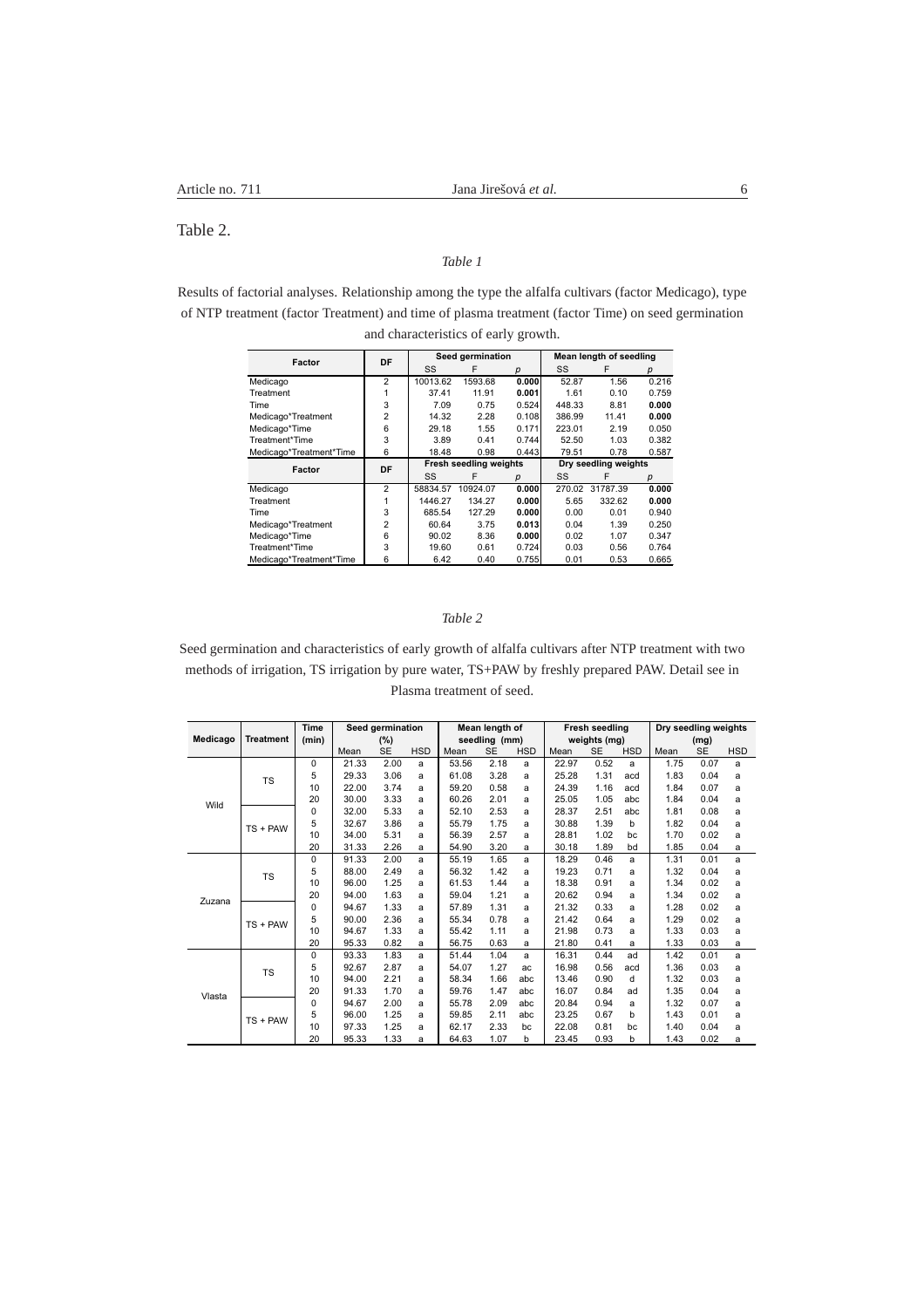

Fig. 2 – Germination dynamics presented by the number of germinating alfalfa seeds over time. Curves in two different regimens of NTP treatment. See details in Plasma treatment of seed.

### **4. DISCUSSION**

The impermeable hard coat of alfalfa seed can reduce germination to an extent unacceptable for commercial use [39]. It has been found that also storage temperature and germination temperature can significantly accelerate alfalfa germination [39, 40]. Hard seeds of alfalfa break down the seed dormancy (increase seed germination) by scarification, it is the method when seed coat is mechanically weakened or breached [8]. Disruption of the surface of hard seeds is a certain way to eliminate dormancy,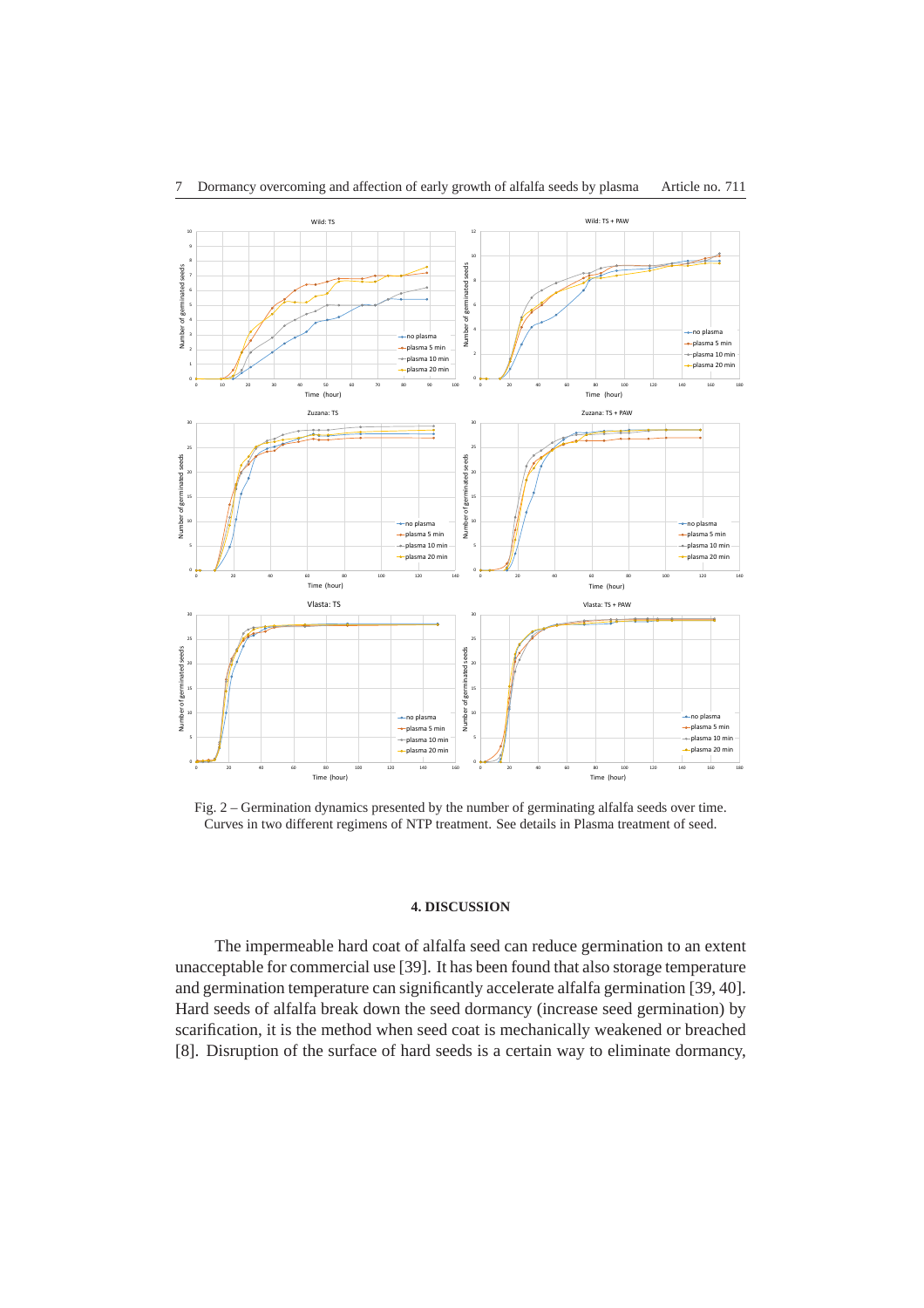which is manifested by the seed germination increasing.

The seed sets monitored in the presented experiment were biologically diverse and their germination and initial growth were also different. Seed sets of both cultivars are bred for frost resistance, soil desiccation and good seed germination [34, 35]. The response of alfalfa to NTP was found in the germination process (Fig. 2). In the presented experiment, the seed germination was about 91% and 93%, Zuzana and Vlasta respectively (Table 2). In contrast, wild-type alfalfa seeds had seed germination of about 21% and thanks to the use of TS seed treatment their germination increased to about 30% (20 minutes of duration) and to the use of TS+PAW increased to about 34% (10 minutes of duration) (Table 2). The response of alfalfa to NTP was found in the germination process (Fig. 2). The recorded results are not statistically significant, yet finding the trend has possible potential. The course of germination over time shows that the wild-type seeds were obviously dormant and this course changed after TS and TS+PAW applications (Fig. 2).

It may be assumed that the presented effects are caused mainly by the increasing of seeds wettability allowing faster water transfer into the seeds and initializing the germination process. Similar results were reported in Ref. [41], where the plasma treatment promoted rapid sinking of pepper (*Capsicum annuum* L.) seeds.

Positive and negative reactions of germination and initial growth of seedlings after NTP application in different cultivars of the same plant species in different species of the same botanical genus are known. Different responses to NTP have been found in different cultivars of poppy (*Papaver somniferum* L.), hemp (*Cannabis sativa* L.), sugar beet (*Beta vulgaris* subsp. *vulgaris* convar. *vulgaris* var. *altissima*) taxa [38, 42, 43], and in different species of pines (*Pinus* sp.) [26]. The results of this experiment showed that the cultivated alfalfa seeds respond to NTP (specifically TS and TS+PAW) differently than wild-type seeds.

#### **5. SUMMARY**

The possibility of NTP and PAW treatment of alfalfa seeds germination and early growth were studied. It was shown that the main effect was observed for wildtype seed of alfalfa where the seed germination increased from 21% to 30–34%. For commercial cultivars (Zuzana, Vlasta) seed germination increased from approximately 91% to 94%. We assume an eroded seed surface and increased wettability as the main causes: better seed germination and effect to seed dormancy breaking. NTP treatment together with PAW irrigation also affected some characteristics of initial growth, namely length of seedling and weight of fresh seedling.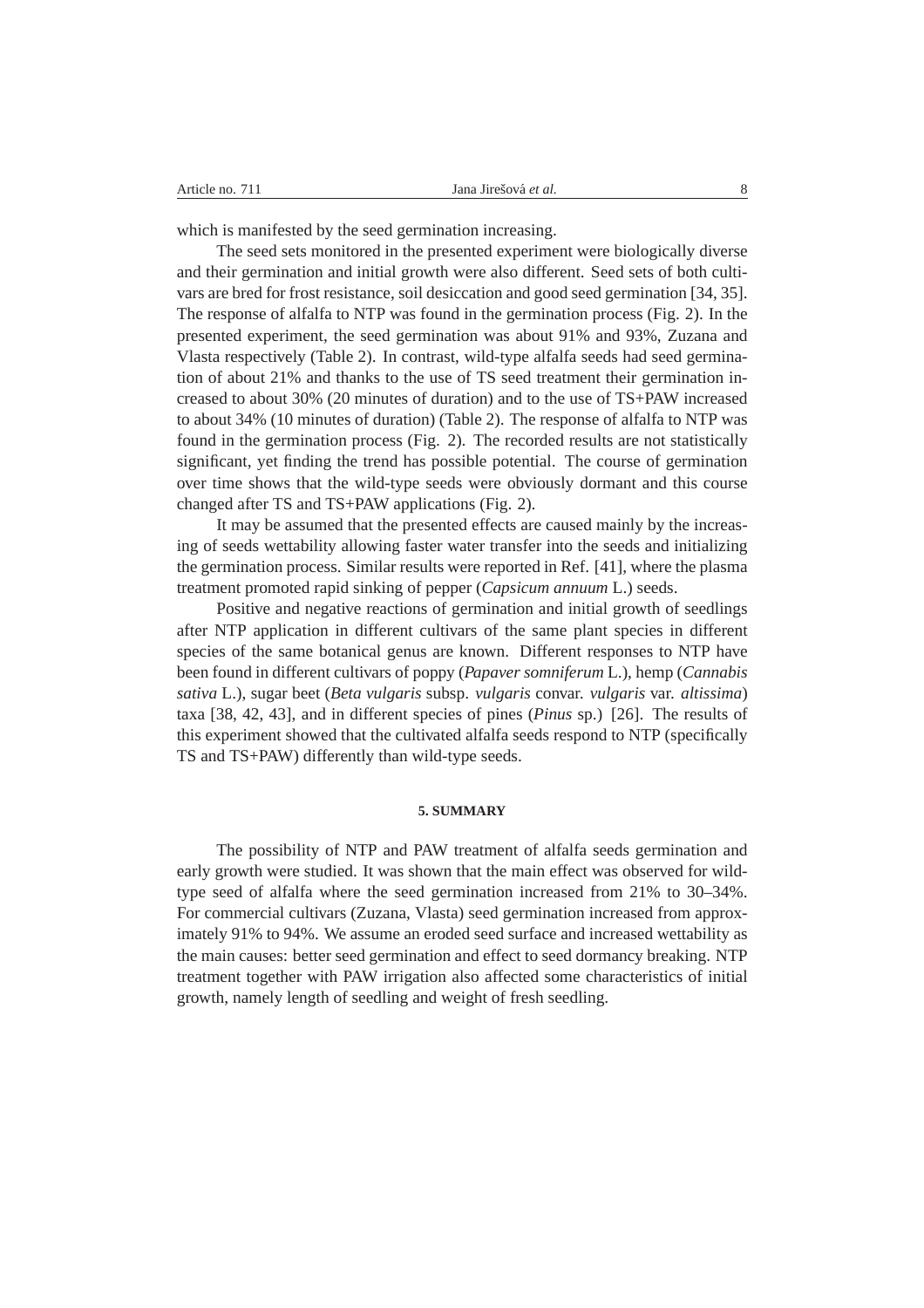#### **REFERENCES**

- 1. M. A. E. N. Zeinab, C. R. Azzam, and S. A. E. R. Saieda, *Evaluation of ten alfalfa populations for forage yield, protein content, susceptibility to seedling damping-off disease and associated biochemical markers with levels of resistance*, J. Am. Sci. **10**, 73 (2014).
- 2. A. Liatukiene, R. Skuodiene, D. Tomchuk, and V. Danyte, *Evaluation of agro-biological traits of Medicago sativa and M. varia in a Cambisol and Retisol*, Zemdirbyste-Agriculture **107**, 41 (2020).
- 3. C. C. Baskin and J. M. Baskin, *Germination ecophysiology of herbaceous plant species in a temperate region*, Am. J. Bot. **75**, 286 (1988).
- 4. J. M. Baskin, C. C. Baskin, and X. Li, *Taxonomy, anatomy and evolution of physical dormancy in seeds*, Pl. Spec. Biol. **15**, 139 (2000).
- 5. C. C. Baskin and J. M. Baskin, *Seeds. Ecology, biogeography and evolution of dormancy and germination*, San Diego Academic, California, USA (1998).
- 6. J. P. Grime, J. G. Hodgson, and R. Hunt, *Comparative plant ecology*, Unwin Hyman, London (1988).
- 7. F. H. D. de Souza and J. Marcos-Filho, *The seed coat as a modulator of seed-environment relationship in Fabaceae*, Rev. Bras. Bot. **24**, 365 (2001).
- 8. G. A. F. Hendry and J. P. Grime (eds.), *Methods in comparative plant ecology. A laboratory manual*, Chapman and Hall, London (1993).
- 9. W. L. Hui, V. Perrotti, F. Iaculli, A. Piattelli, and A. Quaranta, *The emerging role of cold atmospheric plasma in implantology: A review of the literature*, Nanomaterials **10**, 1505 (2020).
- 10. D. W. Liu, Y. H. Zhang, M. Y. Xu, H. X. Chen, X. P. Lu, and K. Ostrikov, *Cold atmospheric pressure plasmas in dermatology: Sources, reactive agents, and therapeutic effects*, Plasma Process. Polym. **17**, e1900218 (2020).
- 11. T. von Woedtke, A. Schmidt, S. Bekeschus, K. Wende, and K. D. Weltmann, *Plasma medicine: A field of applied redox biology*, In Vivo **33**, 1011 (2019).
- 12. P. Attri, K. Ishikawa, T. Okumura, K. Koga, and M. Shiratani, *Plasma agriculture from laboratory to farm: A review*, Processes, **8**, 1002 (2020).
- 13. C. Bradu, K. Kutasi, M. Magureanu, N. Puac, and S. Zivkovic, *Reactive nitrogen species in plasma-activated water: generation, chemistry and application in agriculture*, J. Phys. D-Appl. Phys. **53**, 223001 (2020).
- 14. K. Takaki, N. Hayashi, D. Y. Wang, and T. Ohshima, *High-voltage technologies for agriculture and food processing*, J. Phys. D-Appl. Phys. **52**, 473001 (2019).
- 15. M. Swiecimska, M. Tulik, B. Sera, P. Golinska, J. Tomekova, V. Medvecka, H. Bujdakova, T. Oszako, A. Zahoranova, and M. Sery, *Non-thermal plasma can be used in disinfection of scots pine (Pinus sylvestris L.) seeds infected with Fusarium oxysporum*, Forests **11**, 837 (2020).
- 16. M. Sery, A. Zahoranova, A. Kerdik, and B. Sera, *Seed germination of Black Pine (Pinus nigra Arnold) after Diffuse Coplanar Surface Barrier Discharge plasma treatment*, IEEE Trans. Plasma Sci. **48**, 939, (2020).
- 17. O. Galmiz, R. Talviste, R. Panacek, D. Kovacik, *Cold atmospheric pressure plasma facilitated nano-structuring of thermally modified wood*, Wood Sci. Technol. **53**, 1339 (2019).
- 18. X. Y. Liao, P. J. Cullen, A. I. Muhammad, Z. M. Jiang, X. Q. Ye, D. H. Liu, and T. Ding, *Cold plasma-based hurdle interventions: New strategies for improving food safety*, Food Engineer. Rev. **12**, 321 (2020).
- 19. Y. L. Zhu, C. Z. Li, H. Y. Cui, and L. Lin, *Feasibility of cold plasma for the control of biofilms in food industry*, Trends Food Sci. Technol. **99**, 142 (2020).
- 20. P. Bourke, D. Ziuzina, D. Boehm, P. J. Cullen, and K. Keener, *The potential of cold plasma for*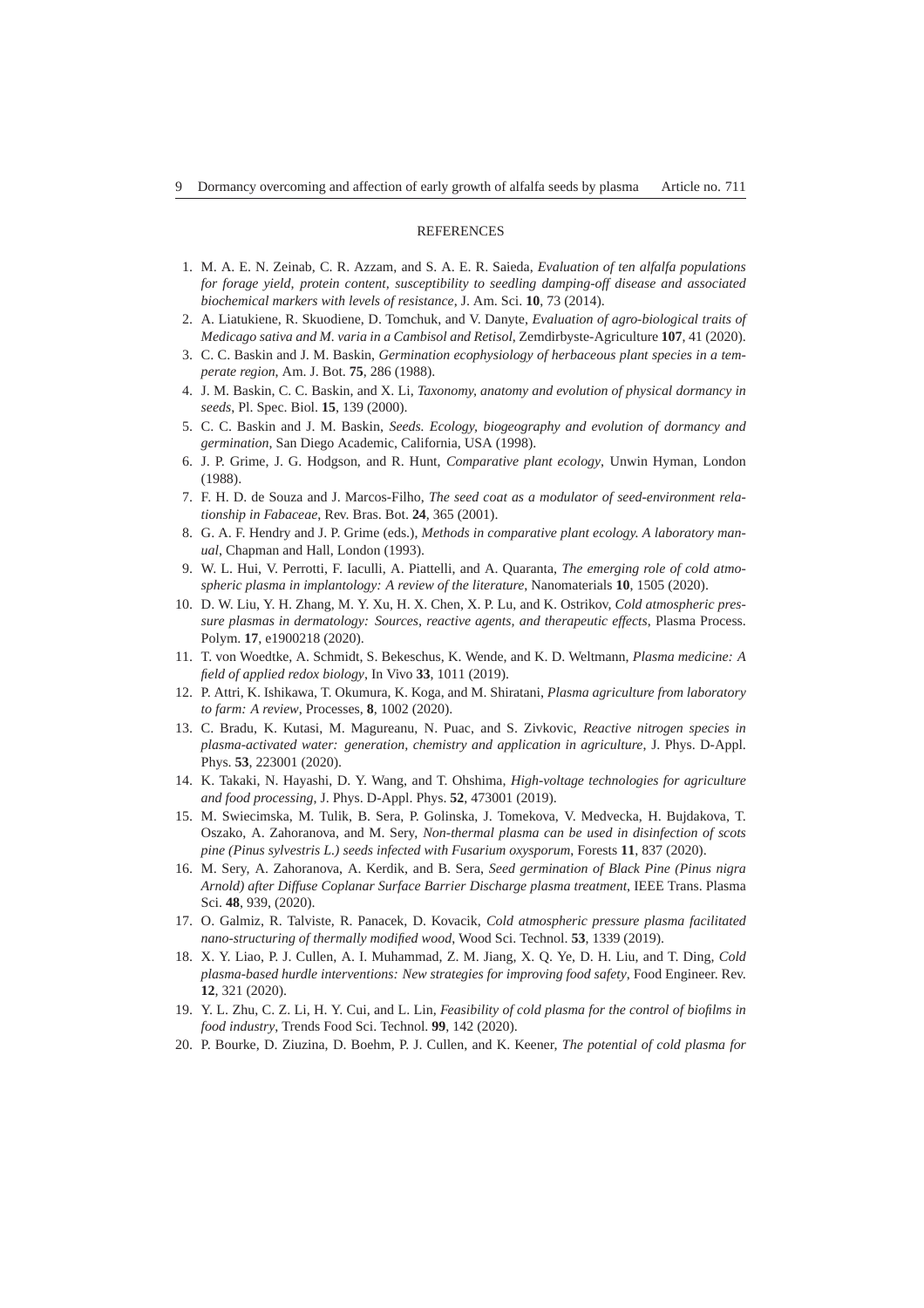*safe and sustainable food production*, Trends Biotechnol. **36**, 615 (2018).

- 21. J. Ehlbeck, U. Schnabel, M. Polak, J. Winter, T. von Woedtke, R. Brandenburg, T. von dem Hagen, and K. Weltmann, *Low temperature atmospheric pressure plasma sources for microbial decontamination*, J. Phys. D-Appl. Phys. **44**, 013002 (2010).
- 22. D. B. Graves, *The emerging role of reactive oxygen and nitrogen species in redox biology and some implications for plasma applications to medicine and biology*, J. Phys. D-Appl. Phys. **45**, 263001  $(2012)$
- 23. T. von Woedtke, A. Schmidt, S. Bekeschus, and K. Wende, *Introduction to plasma medicine*, In H. R. Metelmann, T. von Woedtke, K. D. Weltmann (eds.), Comprehensive clinical plasma medicine: Cold physical plasma for medical application, 3, Springer International Publishing, Cham (2018).
- 24. V. Scholtz, J. Pazlarova, H. Souskova, J. Khun, and J. Julak, *Non-thermal plasma A tool for decontamination and disinfection*, Biotechnol. Advances **33**, 1108 (2015).
- 25. B. Sera, A. Zahoranova, H. Bujdakova, and M. Sery, *Disinfection from pine seeds contaminated with Fusarium circinatum Nirenberg & O'Donnell using non-thermal plasma treatment*, Rom. Rep. Phys. **71**, 701 (2019).
- 26. B. Sera, M. Sery, A. Zahoranova, and J. Tomekova, *Germination improvement of three pine species (Pinus) after Difuse Coplanar Surface Barrier Discharge plasma treatment*, Plasma Chem. Plasma Process. **41**, 211 (2021).
- 27. B. Sera, M. Sery, V. Stranak, P. Spatenka, and M. Tichy, *Does cold plasma affect breaking dormancy and seed germination? A study on seeds of Lamb's Quarters (Chenopodium album agg.)*, Plasma Sci. Technol. **11**, 750 (2009).
- 28. A. R. M. da Silva, M. L. Farias, D. L. S. da Silva, J. O. Vitoriano, R. C. de Sousa, and C. Alves, *Using atmospheric plasma to increase wettability, imbibition and germination of physically dormant seeds of Mimosa caesalpiniafolia*, Colloids Surf. B-Biointerfaces **157**, 280 (2017).
- 29. C. Alves Junior, D. L. S. da Silva, J. O. Vitoriano, A. P. C. B. Barbalho, and R. C. de Sousa, *The water path in plasma-treated Leucaena seeds*, Seed Sci. Res. **30**, 13 (2020).
- 30. L. Degutyte-Fomins, G. Pauzaite, R. Zukiene, V. Mildaziene, K. Koga, and M. Shiratani, *Relationship between cold plasma treatment-induced changes in radish seed germination and phytohormone balance*, Jap. J. Appl. Phys. **59**, SH1001 (2020).
- 31. Z. Mujahid, T. Tounekti, and H. Khemira, *Cold plasma treatment to release dormancy and improve growth in grape buds: a promising alternative to natural chilling and rest breaking chemicals*, Sci. Rep. **10**, 2667 (2020).
- 32. J. Julák, V. Scholtz, S. Kotúčová, and O. Janoušková, *The persistent microbicidal effect in water exposed to the corona discharge*, Eur. J. Med Phys. **28**, 230 (2012).
- 33. R. Thirumdas, A. Kothakota, U. Annapure, K. Siliveru, R. Blundell, R. Gatt, and V. P. Valdramidis, *Plasma activated water (PAW): Chemistry, physico-chemical properties, applications in food and agriculture*, Trends Food Sci. Technol. **77**, 21 (2018).
- 34. I. Procházka, Katalog odrůd polních plodin, Nakladatelství FEZ, Praha (1992).
- 35. P. Rˇ´ıha, *Doporucen ˇ e odr ´ udy vojt ˚ eˇsky, jetele plaziv ˇ eho a j ´ ´ılku vytrvaleho. ´* Uroda 1, Praha (2010). ´
- 36. J. Khun, V. Scholtz, P. Hozák, P. Fitl, and J. Julák, *Various DC-driven point-to-plain discharges as non-thermal plasma sources and their bactericidal effects*, Plasma Sources Sci. Technol. **27**, 065002 (2018).
- 37. P. Hozák, V. Scholtz, J. Khun, D. Mertová, E. Vaňková, and J. Julák, *Further contribution to the chemistry of plasma-activated water: influence on bacteria in planktonic and biofilm forms*, Plasma Phys. Rep. **44**, 799 (2018).
- 38. B. Šerá, K. Kraus, F. Hnilička, V. Medvecká, A. Zahoranová, and M. Šerý, *Effect of atmospheric non-thermal plasma treatment by DCSBD apparatus on sugar beet seeds*, Rom. Rep. Phys. **73**,